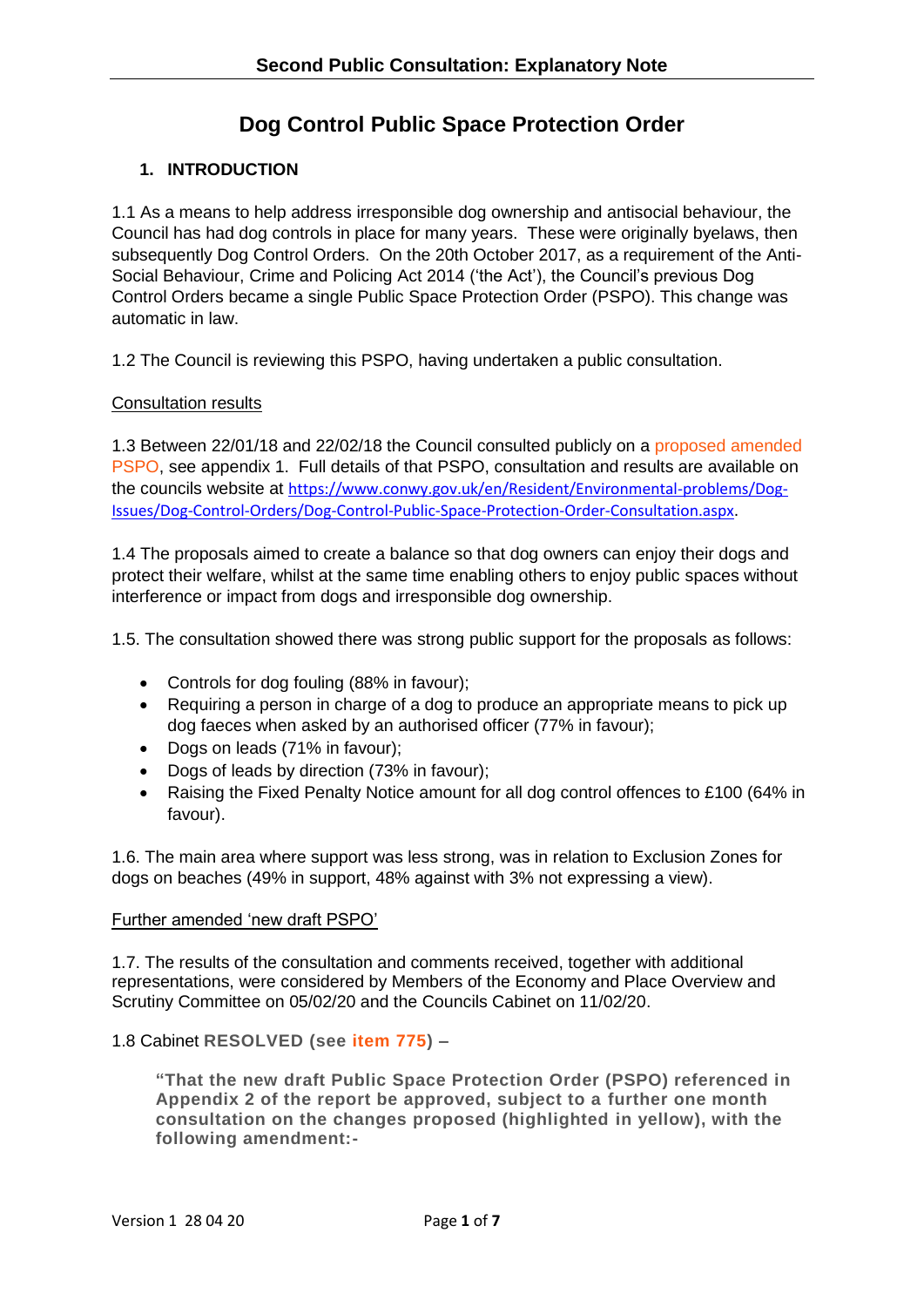**(i) Remove (t) (North Wales Golf Club excluding the footpaths traversing the course) from Schedule 3 – Dog Excluded (Year Round Prohibition) and include within Schedule 5 – Dogs on Leads.**

The New draft PSPO was therefore amended to incorporate the above. Some further changes have also subsequently been incorporated, following Member requests, as agreed by the Portfolio Holder for Regulatory and Housing Services, Cllr Charlie McCoubrey. A final [New Draft PSPO,](file:///S:/REG/Planning%20and%20Environmental%20Enforcement/Housing%20and%20Pollution/Shared/Dog%20Control/PSPOs/Consultation%20work%20from%20Feb%2020) see appendix 2, has now been produced for a second statutory and public consultation, with full plans/maps for *all* areas covered being shown in appendix 3. This new draft at appendix 2 highlights changes to that previously consulted on. The proposed changes are described below and highlighted. Wording proposed to be removed is highlighted in yellow, whilst additions/amendments are highlighted in green. **It is only these changes which are the subject of this second consultation. Plans/maps showing these changes by area are shown in appendix 4, "PSPO maps for consultation questionnaire". The relating consultation questionnaire is shown in appendix 5.**

# **2. CHANGES BEING CONSULTED ON**

### **SCHEDULE 3 – DOGS EXCLUDED (YEAR ROUND PROHIBITION)**

#### (2) k Top Llan Road Playing Field, Glan Conwy

Following a local public vote, Glan Conwy Community Council have now requested that this area be removed from the list of locations which were proposed to have year round dog exclusions. The reasons for this are to ensure at least 1 of the 2 open green spaces in Glan Conwy may be available for responsible use by dog owners.

### (2) k Llanrwst Road Playing Field, Glan Conwy

Glan Conwy Community Council have requested that this area be included because there have been many complaints regarding the presence of dog fouling on the playing field. A children's play area is also located there. Despite the erection of signs, dog fouling still continues, so legally excluding dogs from this area is now requested, which will only be possible if this area is included within the new draft PSPO.

# (2) p Llanelian Community Field, Llanelian

Llanelian Community Council have asked that the area described in the new draft PSPO be included as a dog exclusion area because of persistent dog fouling taking place at that location. Educational and promotional work aimed at ensuring responsible dog ownership has been undertaken by both the Community Council and officers from Regulatory & Housing Services, but dog fouling still persists in that area. There are calls now for legally excluding dogs from this area, which can only take place if the area is included in the new draft PSPO as described.

### (4) n The Llandudno / Craig Y Don Community Paddling Pool

This area was proposed to be covered by a dog exclusion, however dog owners expressed concern that they would then not be able to access the public toilets or use the café there.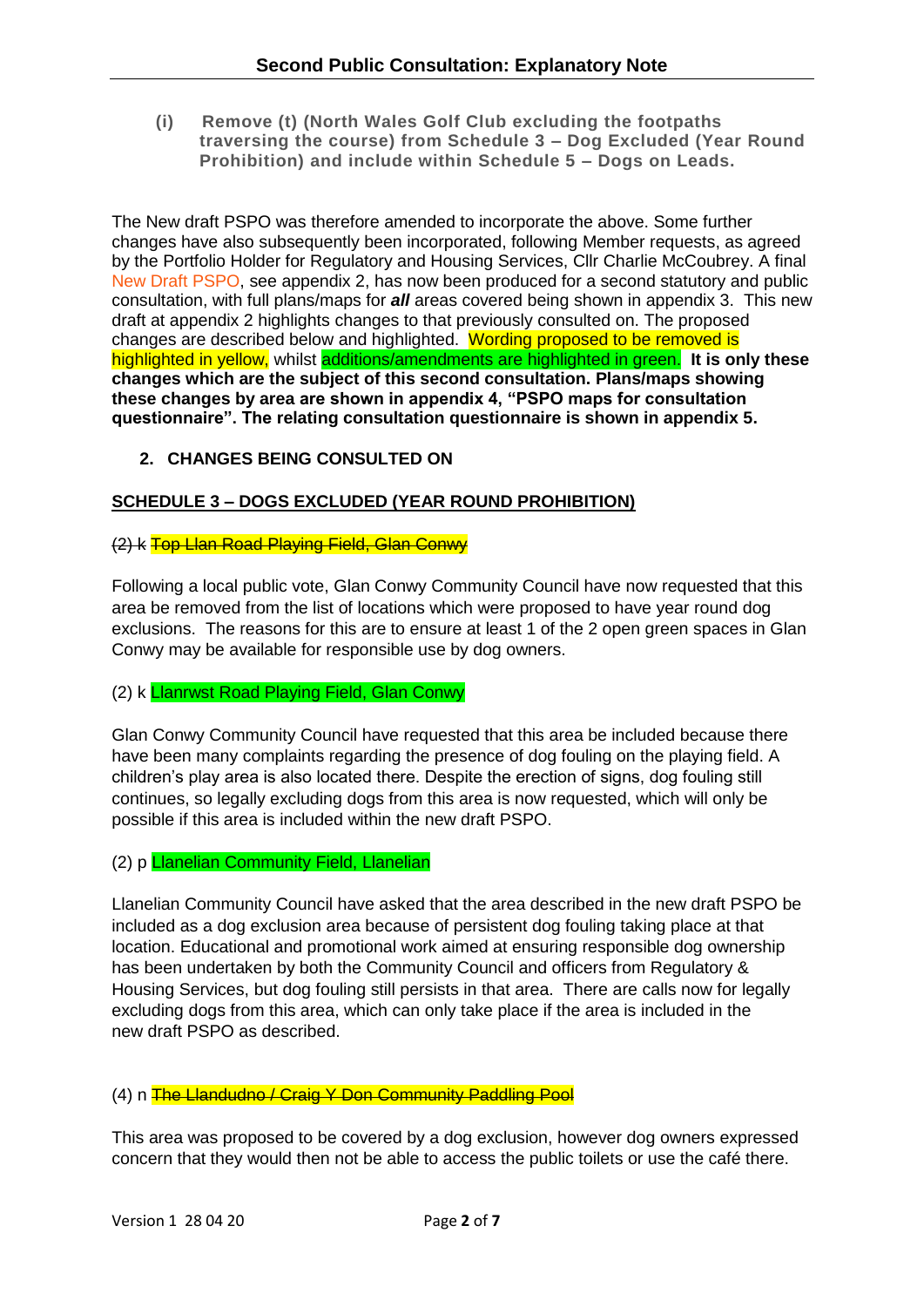This proposal will not therefore be taken forward; instead it is proposed that the area be included in the new draft PSPO as a Dogs on Leads area.

(2) t Colwyn Bay Beach – the area of the beach between the low water mark and promenade wall between the slipway (but not to include the slipway) serving Porth Eirias and the first entrance to the beach to the left of the pier, in line with Colwyn Bay Station

In order to balance the needs of dog and non-dog owners, and to enable the benefits of the new Colwyn Bay beach amenities which have been created to be fully realised, a dog exclusion was proposed as described above. This was not fully supported during the consultation, so this original proposal is being removed.

(2) t Colwyn Bay Beach – the area of the beach between the low water mark and promenade wall between the most seaward point of the Porth Eirias promontory and eastern side of the Colwyn bay pier line

A smaller dog exclusion area as described above is now proposed to balance the needs of dog and non-dog owners, and to enable the benefits of the new Colwyn Bay beach amenities to be realised. Given that the remainder of the newly created beach in Colwyn Bay is unwashed by the tide, it will be necessary for users of that area to behave responsibly as regards waste and dog ownership at all times.

### (2) v Minafon Community Field, Old Colwyn

This former open green space was used for dog walking and was strewn with dog fouling, limiting its effective use by all in the community. It adjoins the Ysgol T Gwynn Jones. ERF have now converted this former open green space to a family friendly park and adventure area for children to use, with bench seating, picnic benches and a wild flower meadow of pollinators. The site abuts the school and is used by the children during term time. A request has been received from ERF that a year round dog exclusion be put in place to cover this area, so that the new park can be effectively used and enjoyed by all. It is proposed therefore that this area is included within the new draft PSPO.

(2) w Proposed Rhos on Sea Woodland/Biodiversity area, Brookfield Drive, Rhos on Sea

A new wooded area is proposed to be created in the area described above. In order for the benefits of this new area to be fully realised a local member has proposed dogs are excluded.

### **SCHEDULE 4 – DOGS EXCLUDED (SEASONAL PROHIBITION)**

(1) Kinmel Bay – the area of the beach between low water mark and the promenade between the entrance to the beach from the car park St Asaph Avenue, Kinmel Bay and the first entrance to the beach from the promenade near Woodside Avenue, Kinmel Bay

The Towyn & Kinmel Bay Town Council have made representations that they would want to see the seasonal dog restriction removed from the area described in the original proposed amended PSPO which was consulted on, so there would then be no seasonal or any other dog exclusion in place at that location. The effect of this would mean that it may not be possible for that area to continue to have a Blue Flag Seaside Award.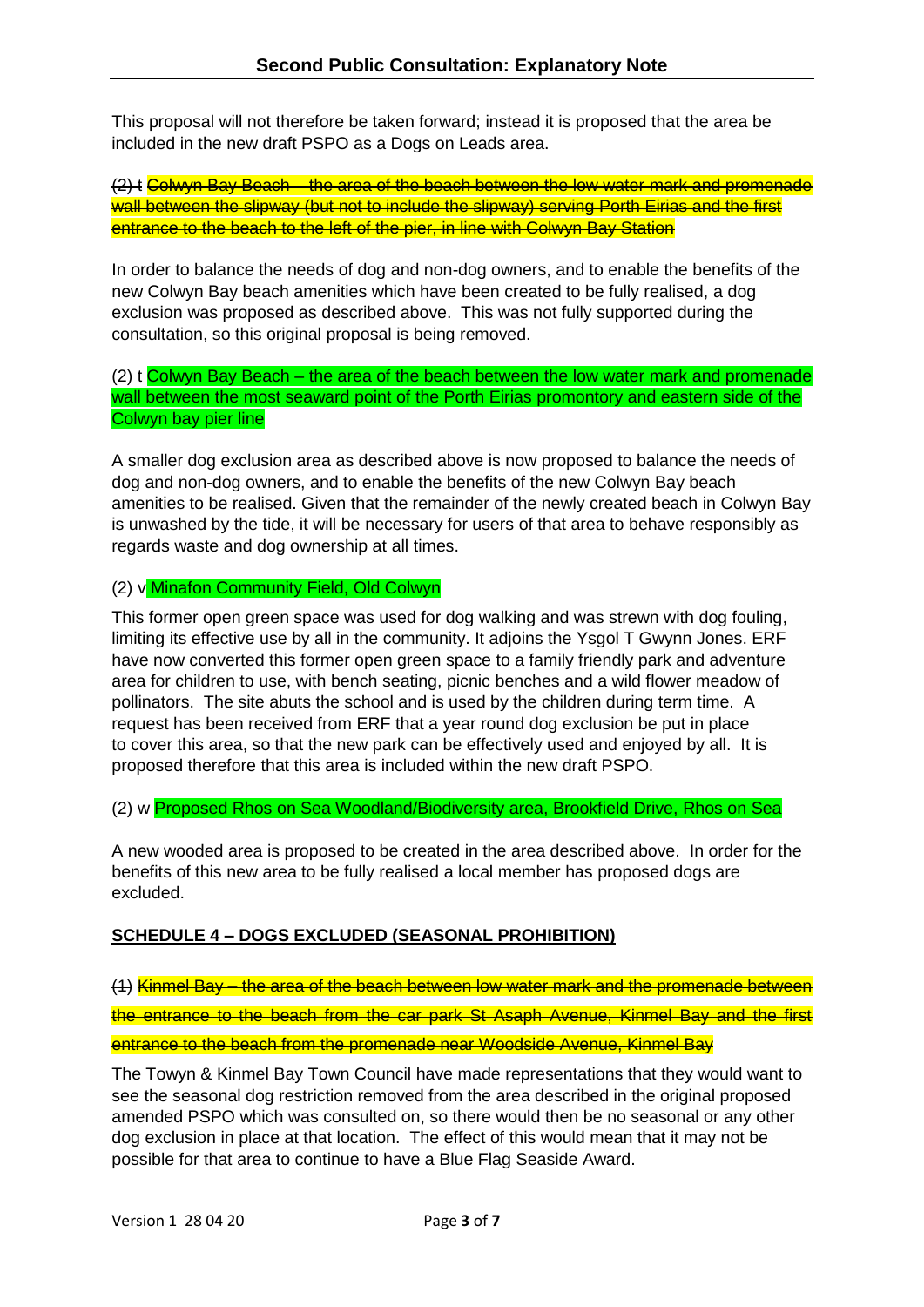(1) c Penmaenmawr – the area of the beach between the low water mark and the promenade from the breakwater wall to the slipway (but not to include the slipway) near the children's Play Area

Penmaenmawr Town Council did not support the location described above so that wording is being removed

 $(3)$  d Penmaenmawr – the area of the beach between the low water mark and the promenade from the east side of the café situated on the promenade and the slipway associated with the sailing club.

Penmaenmawr Town Council advised during the consultation they wanted for the seasonal dog exclusion as existing to remain in place. The wording above achieves this.

(1) d Llanfairfechan – the area of the beach extending between the low water mark and the promenade between the two slipways (but not to include the slipways)

To avoid confusion and be more beneficial for disabled access to Llanfairfechan beach, the Llanfairfechan Town Council did not support the location described above, so this wording is being removed.

(3)e **Llanfairfechan** – the area of beach extending between the low water mark and the promenade between the main slipway and the river mouth (but not to include the slipway).

Llanfairfechan Town Council wanted instead for the seasonal dog exclusion as existing to remain in place, so the wording above reflects this.

# **SCHEDULE 5 – DOGS ON LEADS**

(4) d Trinity Avenue Playing Field Llandudno; excluding the (demarcated) area designated for dog exercising

Complaints and representations from Local Members have been received that dog owners are not keeping their dogs under control at this location. A new section in the new draft PSPO is therefore proposed to cover that location for dogs to be kept on leads.

### (4) e Owain Glyndwr Playing Field, Kinmel Bay; excluding the (demarcated) area designated for dog exercising

Following receipt of dog fouling complaints in the children's play area and recreational field, the Towyn and Kinmel Bay Town Council have requested that dogs are required to be kept on leads in those areas. A new section in the new draft PSPO is therefore proposed to cover that location as described above.

(4) u Public footpaths traversing North Wales Golf Club, Llandudno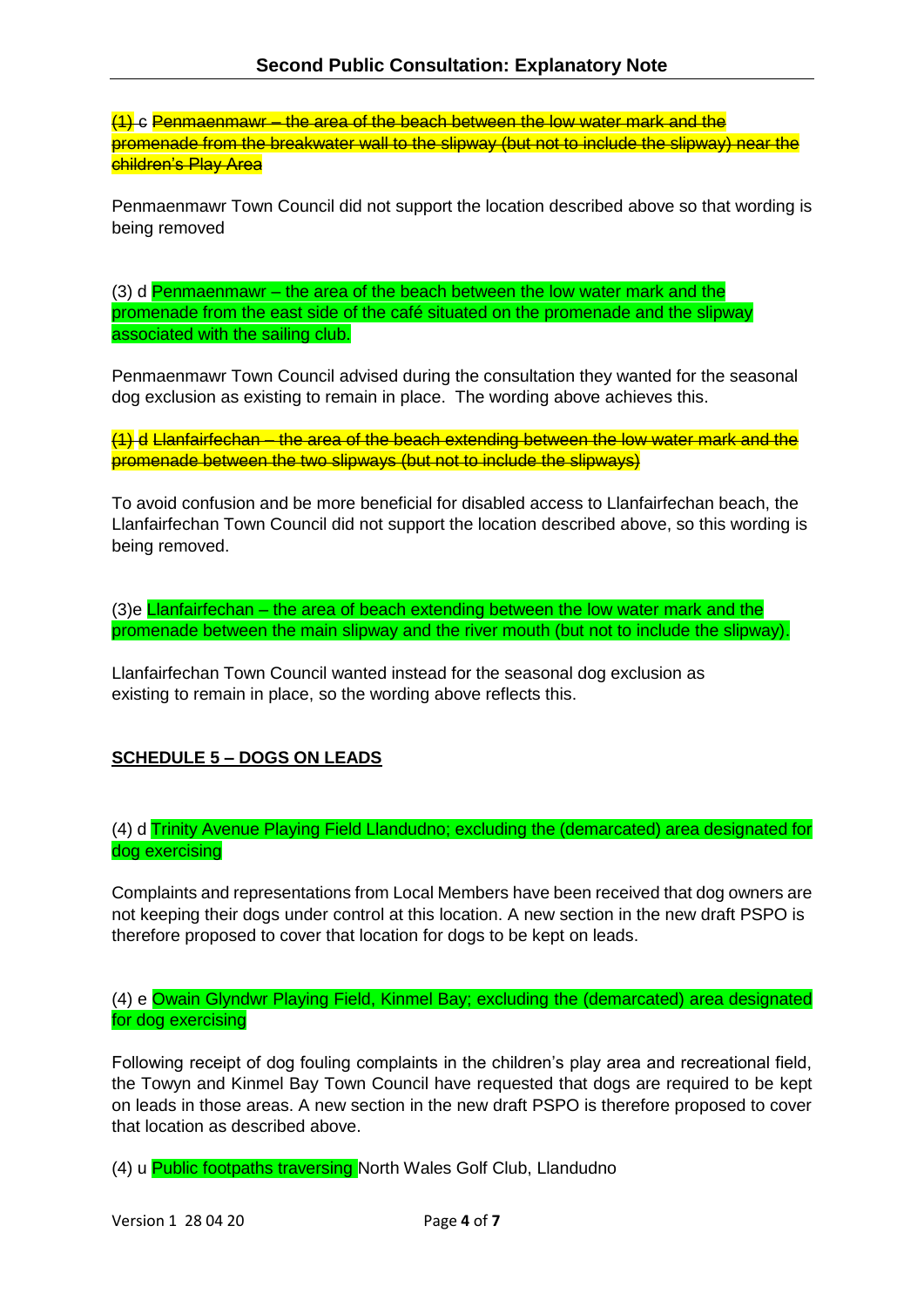As a result of complaints received and Cabinet resolution 775, dogs on leads requirements within North Wales Golf Course are now only proposed to apply to public footpaths crossing the land owned by the golf course.

### (4) n The Llandudno / Craig Y Don Community Paddling Pool

This area was proposed to be covered by a dog exclusion, however dog owners expressed concern that they would then not be able to access the public toilets or use the café there. This proposal will not therefore be taken forward; instead it is proposed that the area be included in the new draft PSPO as a Dogs on Leads area.

### 2 p Llanfairfechan Recreation Ground and Land surrounding the Boating Lake, **Llanfairfechan**

The Llanfairfechan Town Council did not support the location described in Schedule 5 (2) n of the original Order consulted on, so this wording is proposed to be removed.

(4) q Llanfairfechan Recreation Ground and Land surrounding the Boating Lake to the start of the bridle path, Llanfairfechan

The Llanfairfechan Town Council did not support the location described in Schedule 5 (2) n of the original Order consulted on (see Appendix 1). For clarity, they want instead that the dogs on leads area is not extended as originally proposed to the Western Boundary of the property known as "Kingswood". Instead, they would like the boundary to stop at the Eastern end of the property known as "Talfor".

- 2 (t) The pathway between Glan Yr Afon Road and Old Mill Road Dwygyfylchi
- 2 (u) The pathway between Conway Old Road and Old Mill Road, Dwygyfylchi
- 2 (y) The pathway from Ysquborwen Road to the garage adjacent to the A55/Maes Y Llan. **Dwygyfylchi**

The local member for Dwygyflychi did not support the proposed dogs on leads requirements for the above 3 footpaths, requesting that they be removed from the proposed Order, which is therefore proposed. The effect of this would be that owners could walk their dogs on those paths without the need to have their dogs on leads.

#### (4) w Queens Gardens, Colwyn Bay

Following representations, the Bay Of Colwyn Town Council have very recently asked that the above area be included as a dogs on lead area. This follows a vicious dog attack on a working guide dog by a dog off its lead, hence the request. The PSPO is proposed therefore to include Queens Gardens, Colwyn Bay.

4 (v) Proposed footpath surrounding proposed Rhos on Sea Woodland/Biodiversity area, Brookfield Drive, Rhos on Sea

To enable the benefits of this area to be realised by all users, it is proposed dogs are required to be kept on leads when using the new proposed footpath.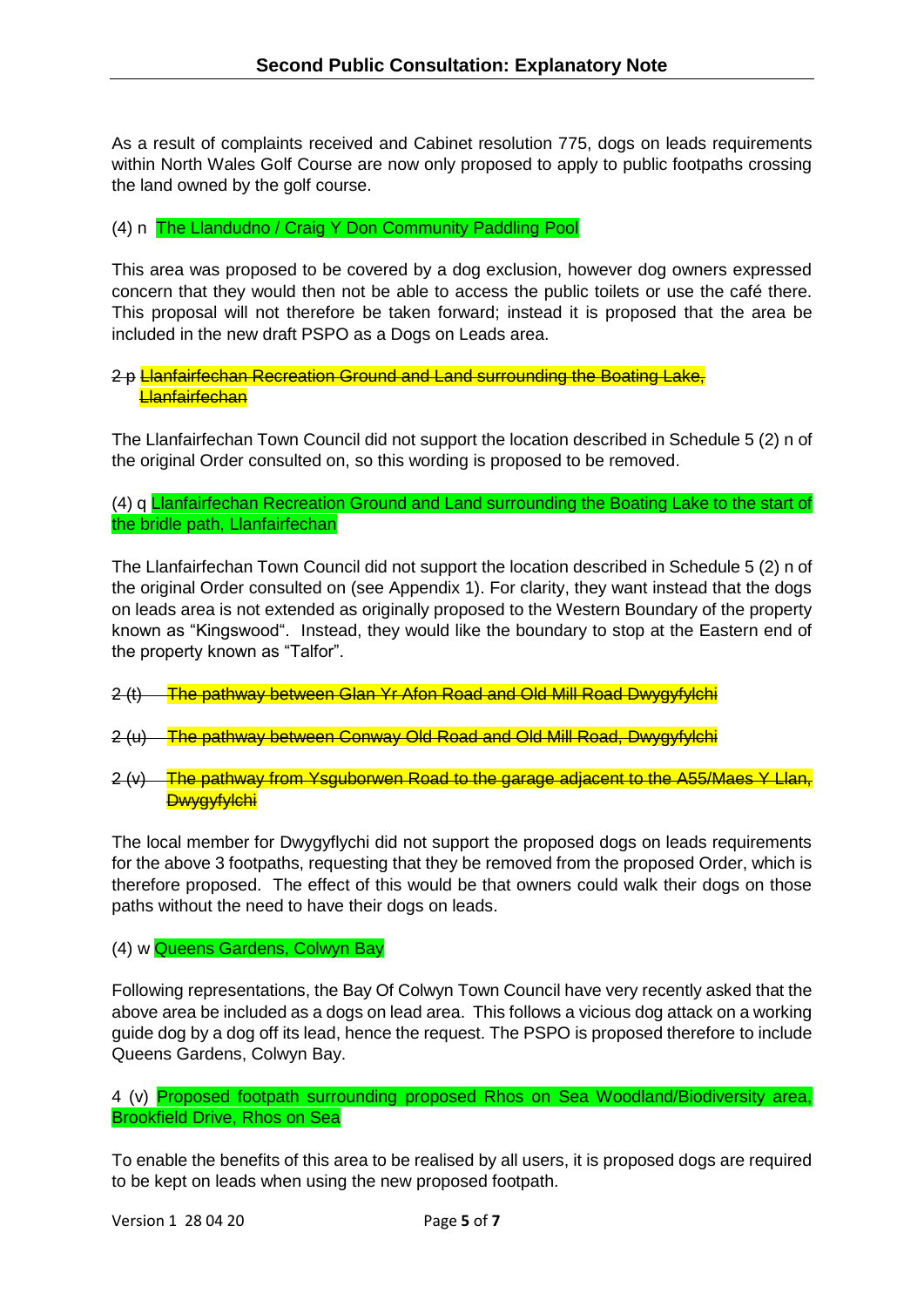# **3. CONSULTATION PUBLICITY/AWARENESS**

### **3.1 How will anybody know where the above proposed changes/additions are?**

There will be Notices in place at the relevant locations to make this clear. Information will also be available on the council's website and through social media and digital information boards to advise of this consultation. There will be direct mailing to statutory consultees and other relevant groups to advise and invite engagement/comments.

### **4. IMPLEMENTATION**

### **6.1 Publicity**

Should any PSPO be implemented, its full requirements will be publicised via the council's website, social media and other relevant press and public communication methods.

### **6.2 Compliance**

If a person fails to comply with the requirements of any PSPO introduced, this will be a criminal offence unless they have reasonable excuse or the consent of the land owner. Should suitable evidence of any such offence become available, appropriate enforcement will take place, which may include the issue of a Fixed Penalty Notice or prosecution. Responsible dog ownership at all times however is encouraged.

# **6.3 Fixed Penalty Notices**

A Fixed Penalty Notice, if issued, offers a person an opportunity to discharge their liability to prosecution by making a one off payment. The acceptance of a Fixed Penalty Notice is not an admission of guilt; the recipient will not have to attend Court and will not receive a criminal conviction.

The level of Charge imposed for breaching the new draft PSPO is proposed to be set at £100. This represents an increase of £25 from the previous £75 charge set for Dog Exclusion, Dogs on Leads and Dogs on Leads by Direction. The charge for Dog Fouling is proposed to remain at the current £100 set charge.

# **6.2.3 What is the Maximum Penalty for Breaching the PSPO?**

A person who is found guilty of an offence in the Magistrates Court is liable on summary conviction to a fine not exceeding level 3 on the Courts standard scale of fines (currently £1000).

# **6.2.4 Who will Enforce the PSPO?**

The PSPO will be enforced by any person authorised by Conwy County Borough Council.

# **6.2.5 Will anyone be Exempt from the PSPO?**

Nothing in the PSPO will apply to a person who-